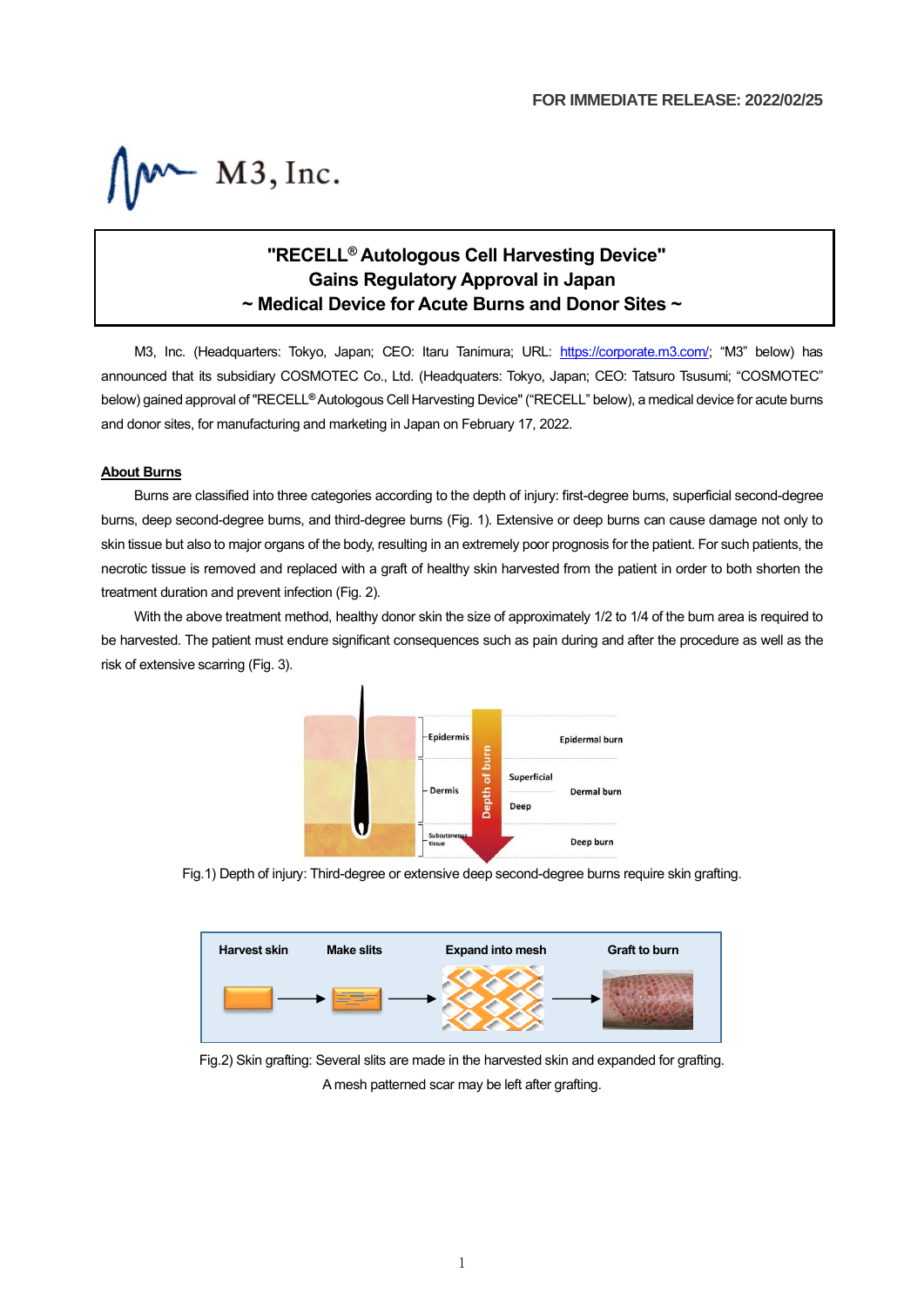

Fig.3) Donor site: Harvested area can be severely painful. Scarring and other disfiguring issues may occur.

### **About RECELL**

RECELL is a device which can separate harvested skin on a cellular level to produce an autologous cell suspension, requiring donor skin of only 1/80 times the size of the burn area. By directly spraying this suspension onto the burn site, it allows the cells necessary for skin formation, such as keratinocytes, pigment cells, and fibroblasts, to grow evenly under homogeneous physiological conditions. In addition, the suspension can be prepared in about 60 minutes in the operating room utilizing RECELL, allowing for treatment to be initiated sooner upon physician discretion.

RECELL makes it possible to minimize the size of the required donor skin (Fig. 4, 5, 6), while providing the same treatment outcome (epithelization) as standard skin grafting. It can also be applied to the donor site, which leads to better results in accelerating wound healing.



Fig.4) Treatment process using RECELL